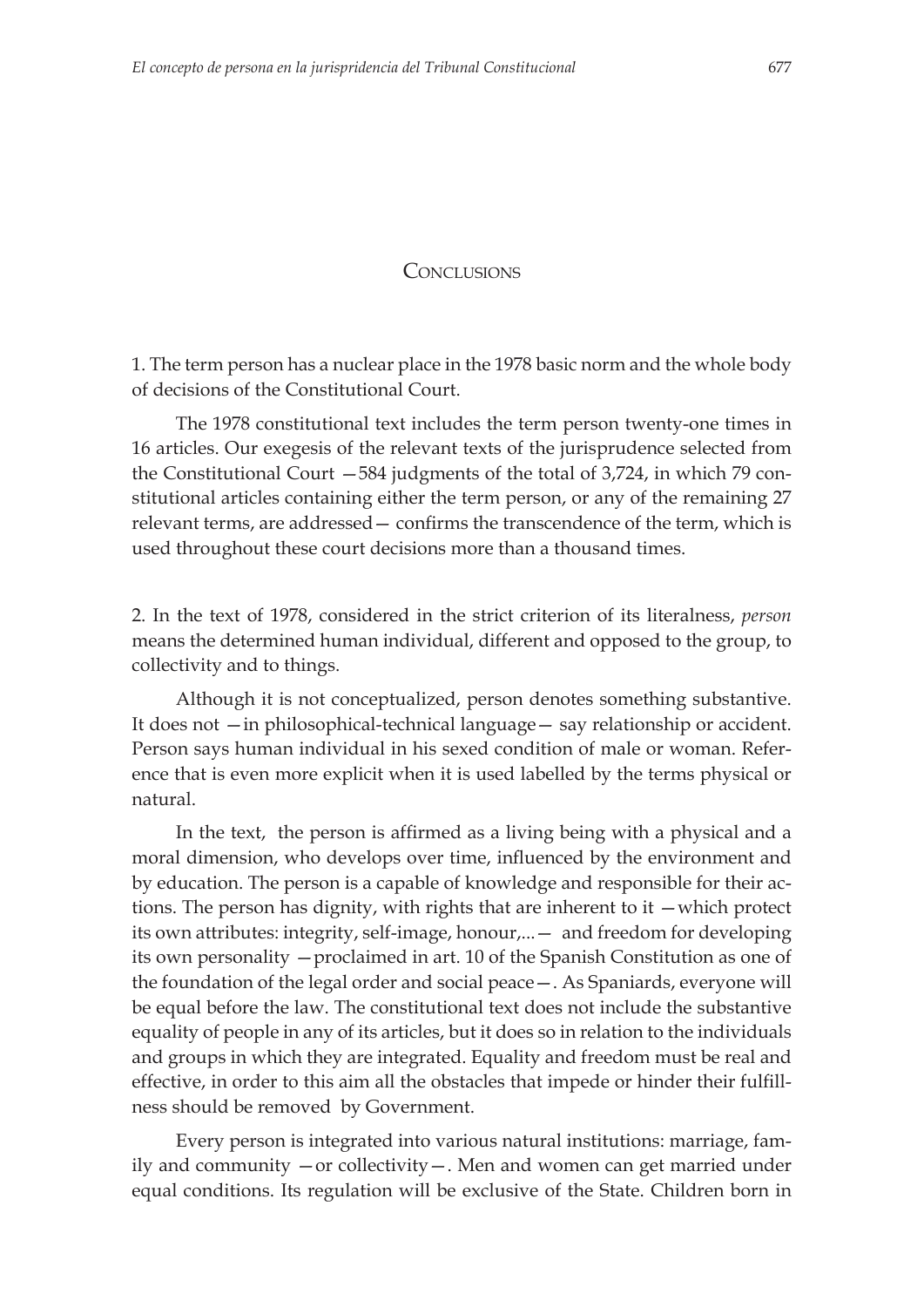and out of wedlock will have the same rights. The family is integrated by people with obligations to each other.

*Person* also refers to the legal person. *Everyone*, *nobody* and *citizen* are also employed as rights holders. The relationship between these terms and *person* is not clearly established in the articles of the basic norm.

3. In the jurisprudence, *person* is referred both to each individual human being born in his uniqueness entity —ontological suppositum—,and to the holder of rights —sui iuris—.

The absence of conceptualization of the term relegates the answer to the question around its nature to the juxtaposition of the diverse attributes sustained in the normative foundation of the sentences of the Constitutional Court. Through all of them it stands out, for its reiteration, the affirmation of person as an expression of dignity. Dignity, understood as an inherent spiritual and moral value manifested in the self-determination of one's life, that enables the person to guide its own action, without external influences, in the areas of freedom guaranteed by the fundamental rights. Freedom that throughout the jurisprudence, ceases to be affirmed as trait to be affirmed as the being of the subject; to the point, that it is freedom that expresses the subject. This freedom is bonded indissolubly throughout the jurisprudence to material or effective equality. *Person* expresses equality (read levelling) identity in their indeterminacy.

The *person* is affirmed as a living being. Life that constitutionally has to be understood as a path that begins with gestation and ends with death, in which qualitative changes of a somatic and psychic nature take place, due to the physical and a moral —or psychological— dimension that composed the person in "psychosomatic unity". The person is sexed. Depending on their sex, their biological reality, it can be one of two genders of the human species: male or female. In addition to biological sex, the sexual orientation and sexual identity are considered in the decisions of the High Court.

The life of the person is integrated by different acts  $-\frac{1}{2}$  moving ... —, as well as, by other personal circumstances that manifest the deepest core of their intimacy: ideologies, religious beliefs, personal affinities, information about health, sexual orientation... When these acts are carried out at home, they make up the private life. On the other hand, the acts that take place in the public sphere will integrate the social life. Which the person can organize freely without threats or disturbances anywhere within the national territory according to their own options and convictions within the limits established by the legal system. Among these relationships, the community in which the person has inserted, family and the marriage are especially important for the Law.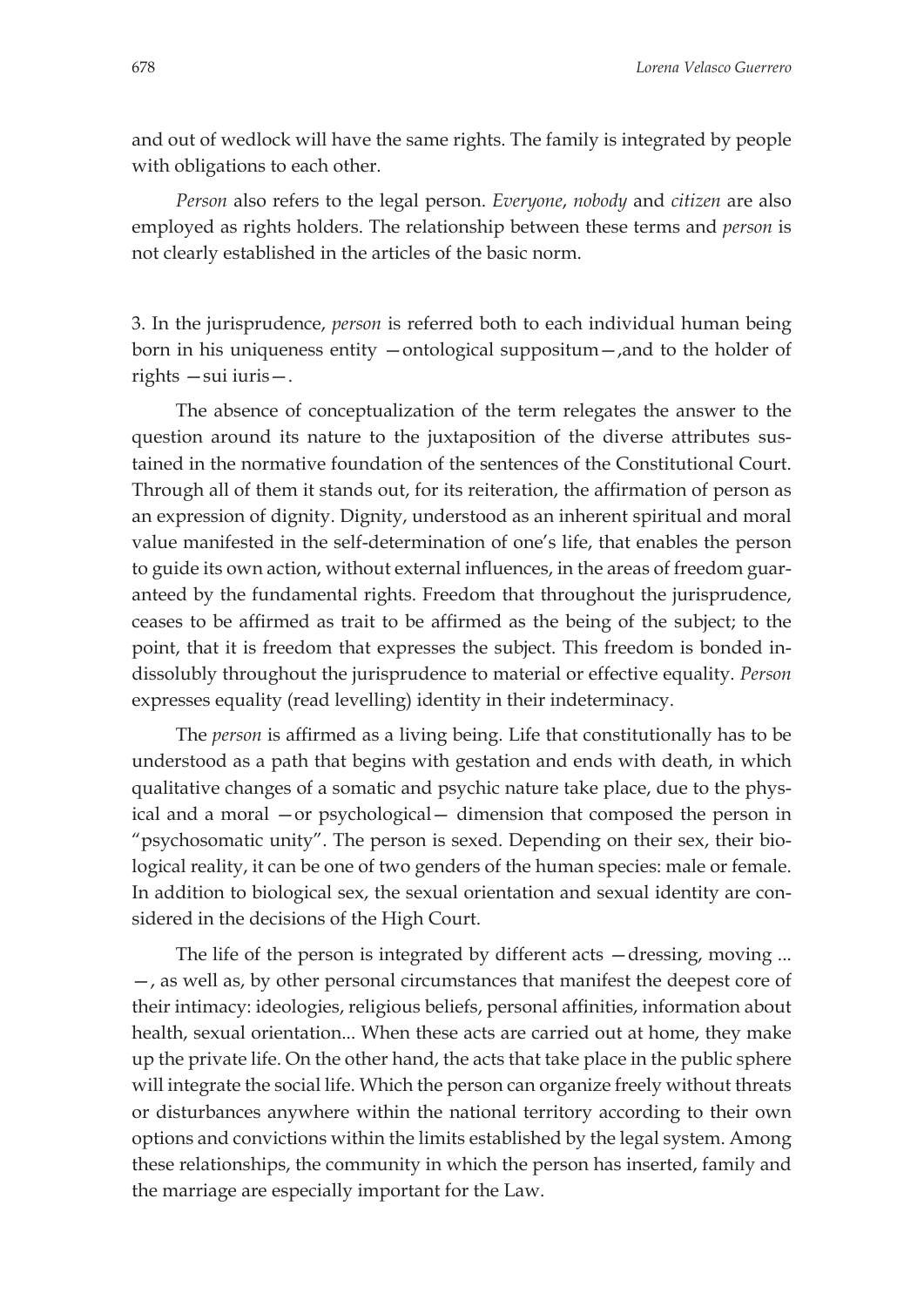The Spanish national community was established in 1978 as a social and democratic State, subject to the rule of law (Article 1.1 CE). State configuration result of an historical process initiated with the French Declarations of 1789 and 1793 and the Constitution of Cádiz of 1812 –first normative expressions and substantive configurations of liberties and fundamental rights as subjective and  $individual -$ . Configuration of the community that transcends all legal order by blurring the dichotomy State-Society: citizens participate in the organization of the State, through the elections of the different organs of representation; and the State in society, through the organization of social entities and the promotion of those conducts that imply a social change for the guarantee of the dignity of the person, the areas of freedom protected by the fundamental rights and real equality. The State organize the society through the law that change the individual consciences through altering the social consciousness by the change of traditions.

The family is a natural and fundamental element of society, as a basic and essential unit of coexistence where a framework of solidarities and dependencies is developed. Dependencies limited by the State between parents and children, when necessary for the exercise of personality rights by minors. Due to the will of the constitutional fathers, the natural and the juridical family cannot be identified, so, modified the origin of it throughout the years of decisions, at the present time it constitution depends on the free will of the individuals. Will that is expressed both in a *more uxorio* union and in a marriage union. Marriage is understood as the bond of a man or a woman in the exercise of their *ius connubii*, in a public and formal act in accordance with the requirements established by the State.

The development of the affirmations around the person is not coherent. The purpose of the resources raised before the TC determines the attention to the various articles and, therefore, the delimitation of the terms contained therein. The result is an extensive doctrine that leaves open some essential questions.

The lack of conceptualization and the equivocality in the use of the terms of close significance makes it difficult to clearly determine the reference to the person by any of them. It has to be taken into consideration that, although generally speaking *human being* means *person*, due to the present legislation, only born *human beings* are *persons* and only viable *individuals* are *human beings*. The term *individual* might refer both to the *person* or to the *citizen*. *Citizen* generally refer to the individual physical person, although sometimes it include legal persons. Finally, while the term *nobody* might refer to person, the term *all* would not refer to every person but to every human being, including the *nasciturus* - although this express indication is not applied by the TC in the interpretation of the entire article.

Every person under the authority of the Spanish Government is holder of those fundamental rights essential for the guarantee of their dignity — legal persons only of those that by their nature may be exercised by them—. Rights and freedoms that due to the form of State in which Spain is established —Social and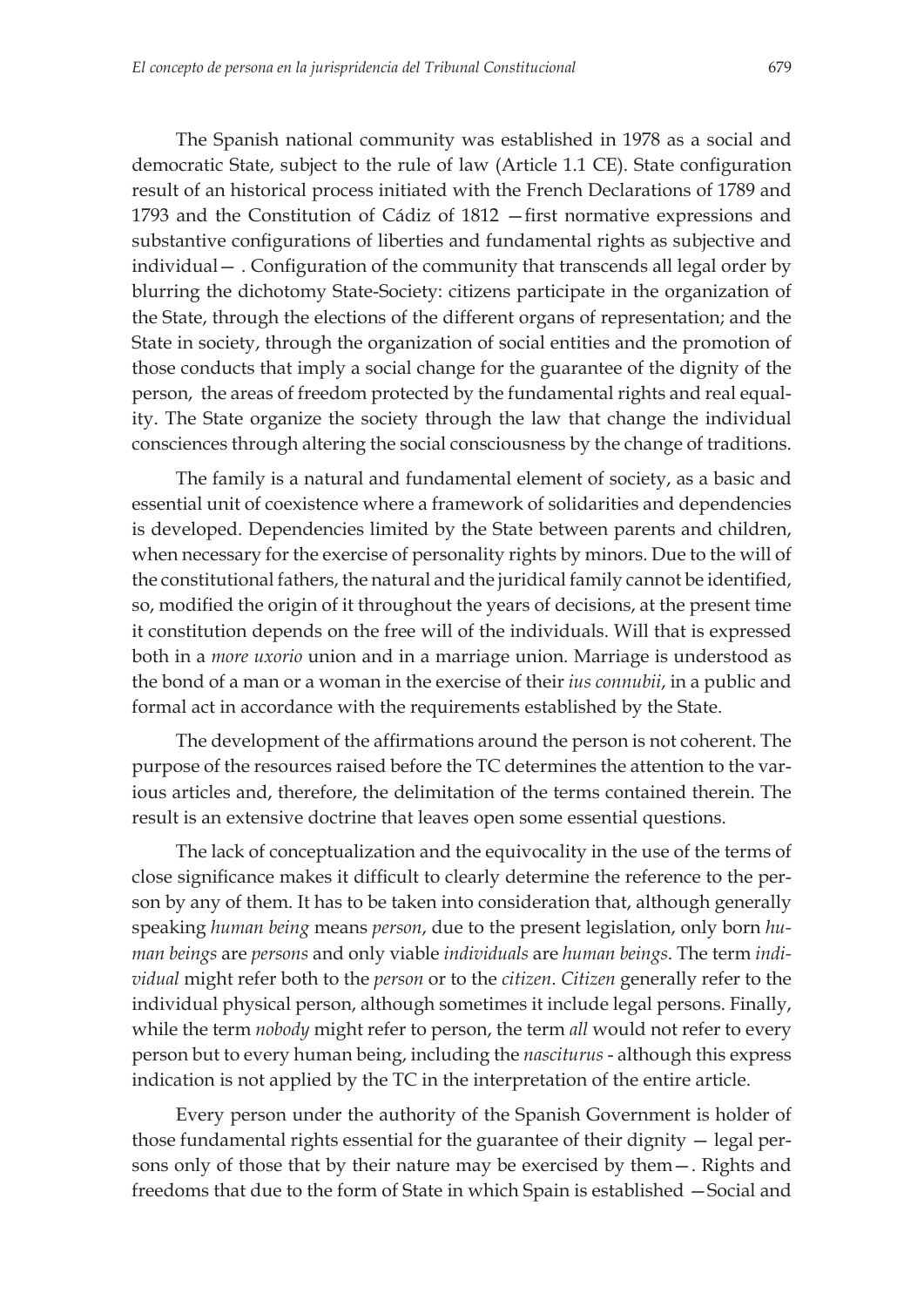Democratic State of Law—, are a limit —self-imposed— of the action of the State, direct link between the individuals and the State and a positive obligation for it, as it must promote the social changes necessary for its full effectiveness. The determination of these fundamental rights is carried out in accordance with the constitutional text, the international treaties signed by Spain, the case law of the Constitutional Court and the legislative development.

4. The different affirmations around the person are based on a multiplicity of interpretative criteria.

Since the term person has been constitutionalized, it necessarily becomes the subject of constitutional interpretation —the Constitution, after all, does not say anything more or less than what the Constitutional Court says it says—. The multiplicity of interpretative criteria and the absence of justification in their election entails a constitutional voluntarism, a breach of the principle of legal security. Insecurity that is aggravated by the denial of any unavailable elements. There is nothing, not even the concept of person, that cannot be changed. It is not the human person in his dignity who binds the criterion for the High Court, but, on the contrary, the High Court determines what the human person is, as well as, what is required by reason of its dignity.

5. The specific study and science elaborations around the concept of person of those who are Constitutional Law professors and magistrates of the Constitutional Court allows us to understand, in an inductive process, the development in the decisions interpreting the fundamental text.

The doctrine around the concept of person is scarce, as for the most part the authors focus on the study of the case law of the Constitutional court, the constitutional text and its organic development. Person as a constitutional category refers recognition that is assigned to the human being with certain characteristics. Person, as an abstract concept originated in the Enlightenment, says freedom and substantial equality —self-determination (as self-assignment) and substantial identity—. Attributes by which man, as a person, is worthy.

Self-proclaimed as part of the natural law school, the studied doctrine configures the achievement of the freedom and equality (read levelling) of the person as the end of the Social and Democratic State of law and criteria of political and social legitimation. The State, the order and the Constitution, especially the fundamental rights, are proclaimed as mechanisms of change of the human and social conscience by rationalizing them according to general, a priori, and rational principles.

The mutability of the constitutional norm becomes the foundation of its binding. The Constitution is mere form, voluble. The concepts are opened to the